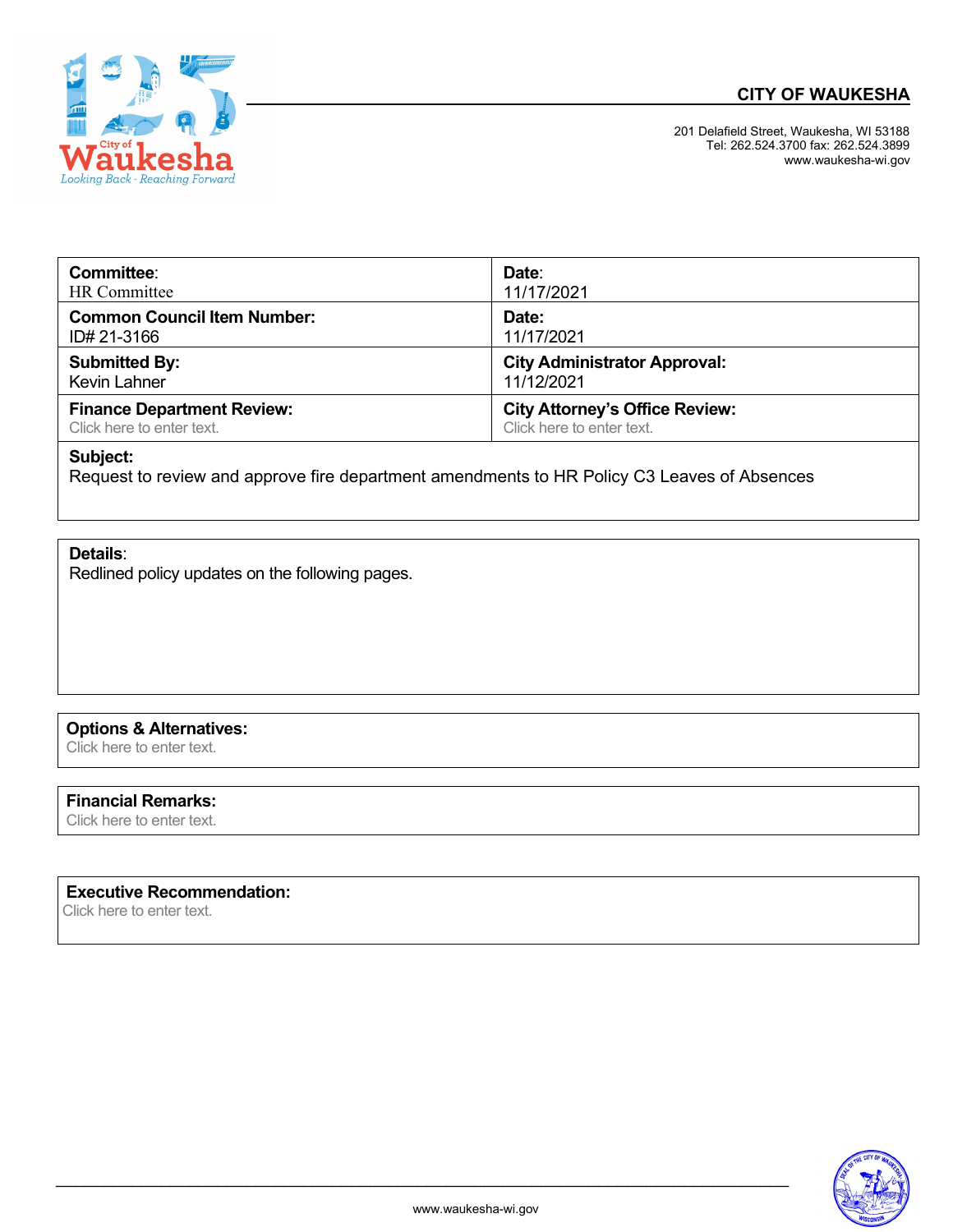

# **City of Waukesha HR Policy C3 Leaves of Absences**

#### **I. Purpose**

The City of Waukesha recognizes that, on occasion, an employee may request a leave of absence and has established these guidelines in assessing these requests in order to provide consistent management of leave of absence procedures. If a labor agreement exists covering the employee and speaks to any policy section herein, the labor agreement will supersede this policy.

#### **II. Summary**

It is the practice of the City to consider, based on individual need, the conditions under which various leaves of absence may be granted to employees. The City reserves the right to approve or deny any leave request and to place restrictions on the length of the leave being requested.

#### **III. Guidelines**

**A.**No leaves of absence will be granted to any employee to seek or have outside employment.

- **B.** All leaves must be requested in writing and documentation may be required to address the necessity of the leave.
- **C.** Leaves of absence must be approved in advance by the appropriate supervisory authority unless due to an emergent situation.
- **D.** The length of the leave granted will be contingent upon the reason for the leave and the department operations.
- **E.** As benefits may be affected by a leave of absence, employees are encouraged to contact the Human Resources Department prior to the leave taking effect. Benefits impact will be explained at that time. Failure to contact the Human Resources Department prior to going on leave may result in the loss of benefits for part or the duration of the leave.
- **F.** Failure of an employee to return to work on the return-to-work date will be considered a voluntary termination of employment (quit).

#### **IV. Leaves**

- **A.**Sick Leave may be used for bona fide injury or illness, medical appointments, emergency illness or accident. Sick leave entitles eligible employees to time off from work to recuperate from off the job illness or accident, while retaining employment and pay and while continuing to accrue benefits.
	- **1.** Sick leave with pay shall accrue for all regular employees at the rate of one day (8‐hours) for each full month of service and is credited to the employee on the  $15<sup>th</sup>$  day of the month. Unused sick leave shall accumulate from year to year to maximum of 125 workdays (1000 hours). Monthly and yearly maximum accrual based on employee's work schedule.
	- **2.** Employees covered by labor agreements are subject to their contract provisions for sick leave benefits.
	- **3.** Sick leave may be used for the employee's personal illness or to provide care to immediate family members, referred to as "sick family". (Does not apply to Police and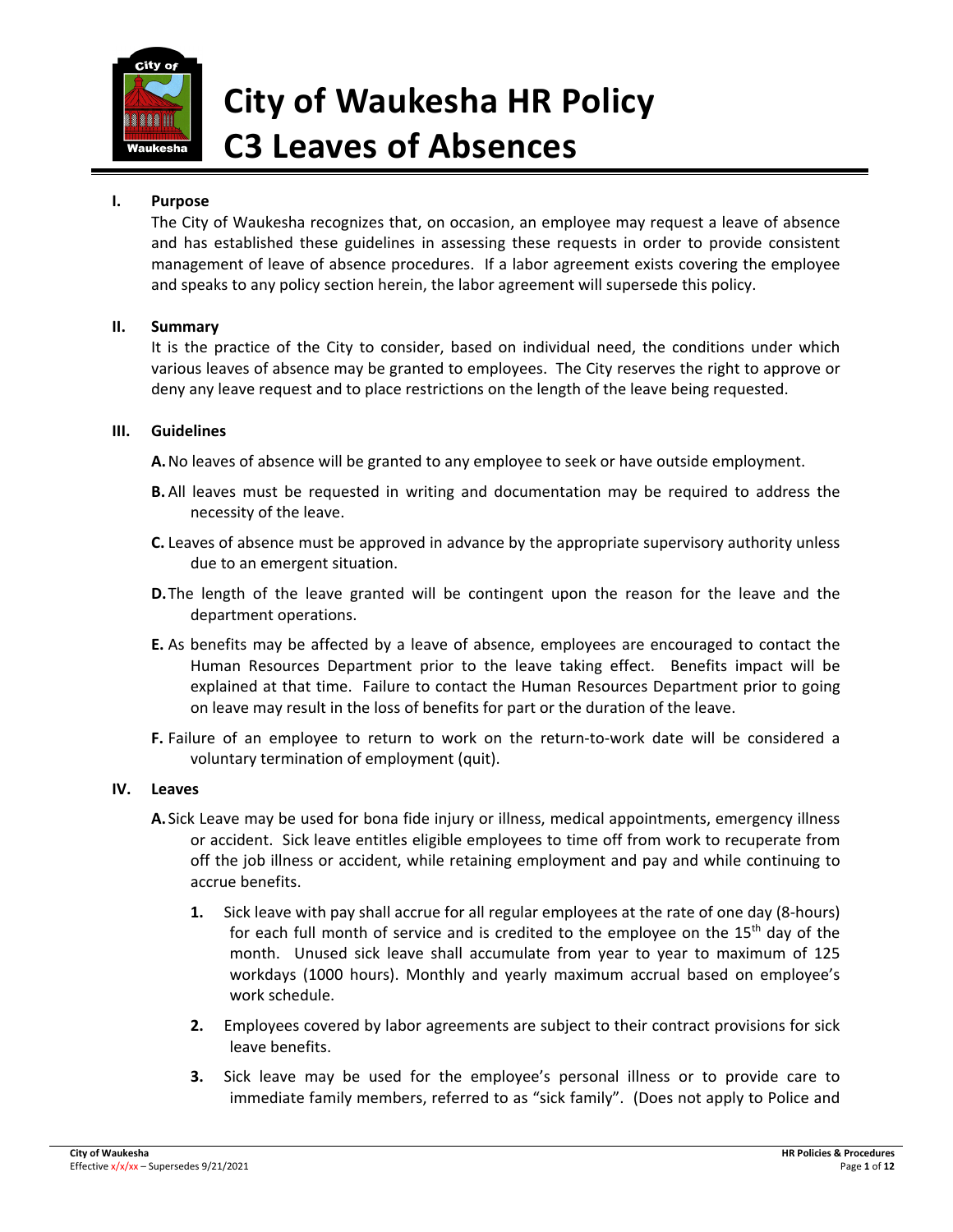Fire Department employees covered by a labor agreement.) Immediate family members shall include spouse, children in the employee's legal custody/living at home, and parents. Time off beyond three days, for the same issue, must be submitted and approved through the Federal Family and Medical Leave Act (FMLA) process. The City reserves the right to require employees to provide a note from the doctor verifying that an absence was caused by a medical situation.

- **4.** Sick leave will be paid only for regularly scheduled workdays. Employees are not eligible for sick pay while absent from work on vacation, holiday, funeral, a leave of absence, etc.
- **5.** To receive compensation while absent on sick leave, employees must notify their immediate supervisor, or their designee, at least one-half (1/2) hour prior to the start of work (or in emergencies as soon thereafter as possible) or before leaving work.
- **6.** Employees on sick leave will notify the City once per week as to their progress to recovery, unless a doctor's certificate has been presented which designates a period of time that the person will be off work. The employee must then contact the City prior to reaching the expiration of that period of time as to their progress to recovery and must continue weekly notification unless a new doctor's certificate is received by the City.
- **7.** A treating physician's certificate is required to justify the granting of paid sick leave benefits for any period of time of three or more workdays, or where the City has reason to believe that an employee is abusing the sick leave program including but not limited to sick leave requested contiguous to any other leave of absence.
- **8.** Under any of the following circumstances, an employee must obtain a treating physician's release to return to work and present it to their immediate supervisor:
	- **(a)** When an employee has had, or has been exposed to, a reportable communicable disease.
	- **(b)** When an employee is absent from work for health reasons for a period of three days or more.
	- **(c)** When an employee is approved for return to work, but with physical restrictions.
- **9.** Where it is determined an employee is abusing sick leave, that employee will be subject to disciplinary action up to and including termination.
- **10.** Sick leave pay is at the regular straight time base pay rate.
- **11.** Sick leave of any length will not be paid for any absence occurring during the last month of employment without certification by the treating physician.
- **12.** Accrued unused sick leave is not paid out upon termination of employment. Upon death of an employee with 10 or more years seniority, their estate shall be paid the amount of 100% of their accumulated unused sick leave days.

#### **V. Extended Sick Leave** (runs concurrent with FMLA)

- **A.**This extended benefit may be provided to eligible employees who have exhausted their sick leave, personal holiday, annual leave, and compensatory time accruals.
	- **1.** Paid extended sick leave may be provided only for the period of time an employee is medically disabled from working, certified by a doctor as a serious health condition and not for additional personal convenience or other reasons not medically mandated. Recommendation will be made by the department director and the Human Resources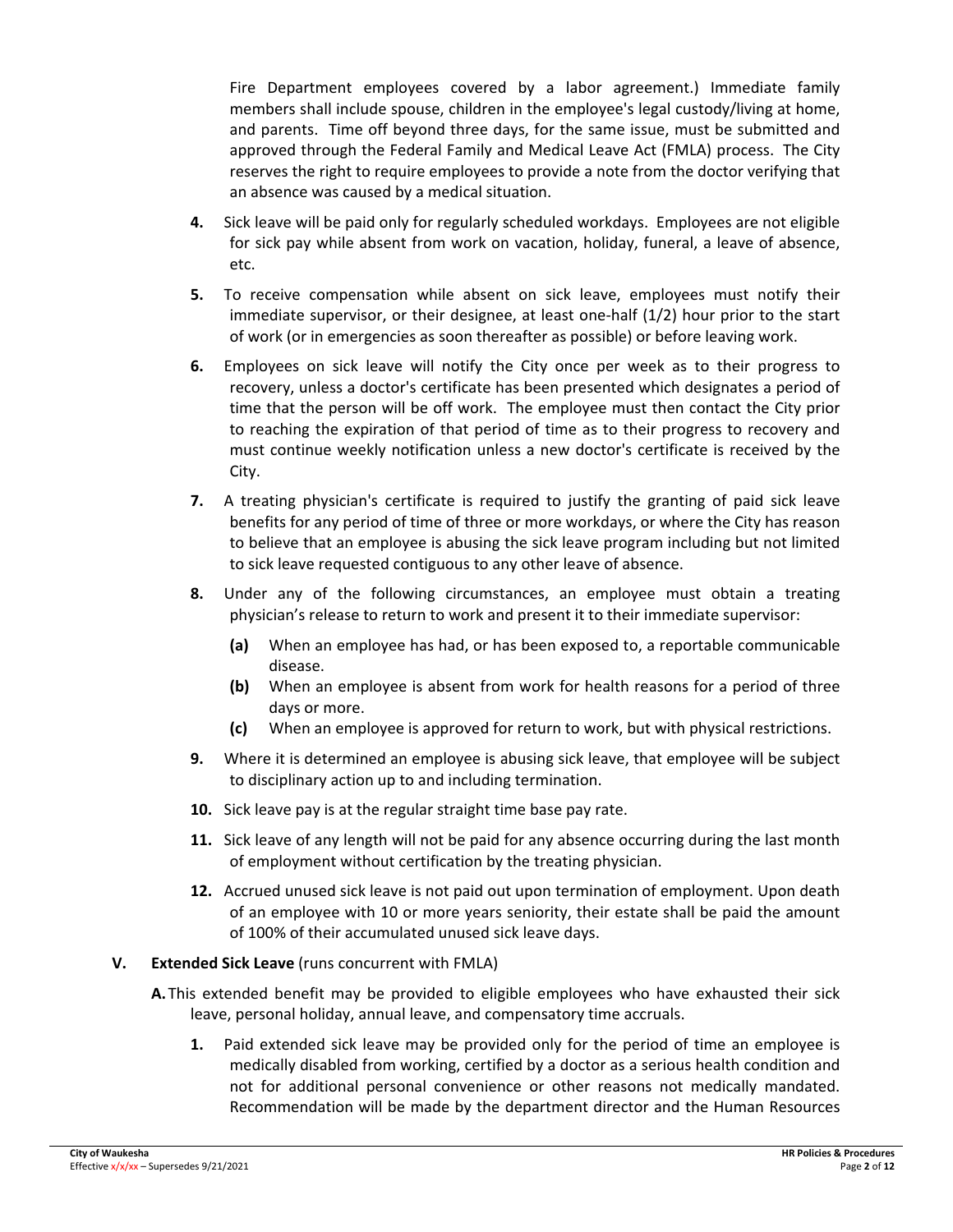Director to the City Administrator with the Human Resources Committee informed of all such requests.

- **2.** The City Administrator may grant the extended sick leave benefit to an eligible employee for up to 90 calendar days.
- **3.** Additional sick leave extension may be granted by the Common Council. However, in no case shall an extension with pay exceed a one‐year period of time commencing from the start date of the original extended sick leave request.

#### **VI. Leave of Absence Without Pay**

**A.**A leave of absence without pay may be granted for situations considered by the supervisor to be of such nature to be recommended and then subsequently authorized by the department director not to exceed 21 consecutive calendar days in each rolling 12‐month period. A leave of absence without pay in excess of 21 consecutive calendar days, may be granted by the City Administrator upon recommendation of the Human Resources Director providing said employee does not accept employment elsewhere. Leaves of absence without pay in excess of 30 consecutive calendar days are provided without accrual of any fringe benefits. This means that for partial month absences, the employee would be required to have worked, or been paid for, 120 hours at full pay during that calendar month. Employee will pay 100% of all insurance premiums while off on an extended leave of absence except when covered under FMLA.

#### **VII. Military Leave**

- **A.** Eligible full-time employees who enter military service will be placed on a leave of absence and are granted reemployment rights upon their return to civilian status as outlined by Federal Law.
	- **1.** The request for reinstatement is made any time before 90 days after the completion of active service duty in the armed forces;
	- **2.** The employee is still qualified to perform the duties of such position;
	- **3.** The City's circumstances have not so changed as to make it impossible or unreasonable to so restore the employee.

#### **VIII. Leave for Annual Reserve Training**

**A.**Employees who are members of the military reserves of any of the United States armed force or National Guard who are required to take annual training leave shall be granted a leave of absence during their annual training period and shall receive their regular pay less the amount of earned pay received for such training excluding all allowances and allotments for themselves and dependents upon presentation of proof if their military pay is less than their salary. If military pay exceeds salary, the time shall be considered as leave of absence without pay but with benefits.

#### **IX. Bereavement Leave**

**A.**In the event of death in an employee's immediate family, up to three workdays of leave from work may be allowed without loss of pay. Such leave will not be allowed if an employee is on vacation, sick leave, holiday or on normal days off. Time off may be requested within 14 days of the death of the immediate family member (unless extenuating circumstances exist). Immediate family shall include spouse, children, stepchildren, grandchildren, parents, stepparents, grandparents, siblings and step siblings, mother‐in‐law, father‐in‐law, brother‐ in‐law and sister‐in‐law of the employee or spouse, and son‐in‐law or daughter‐in‐law.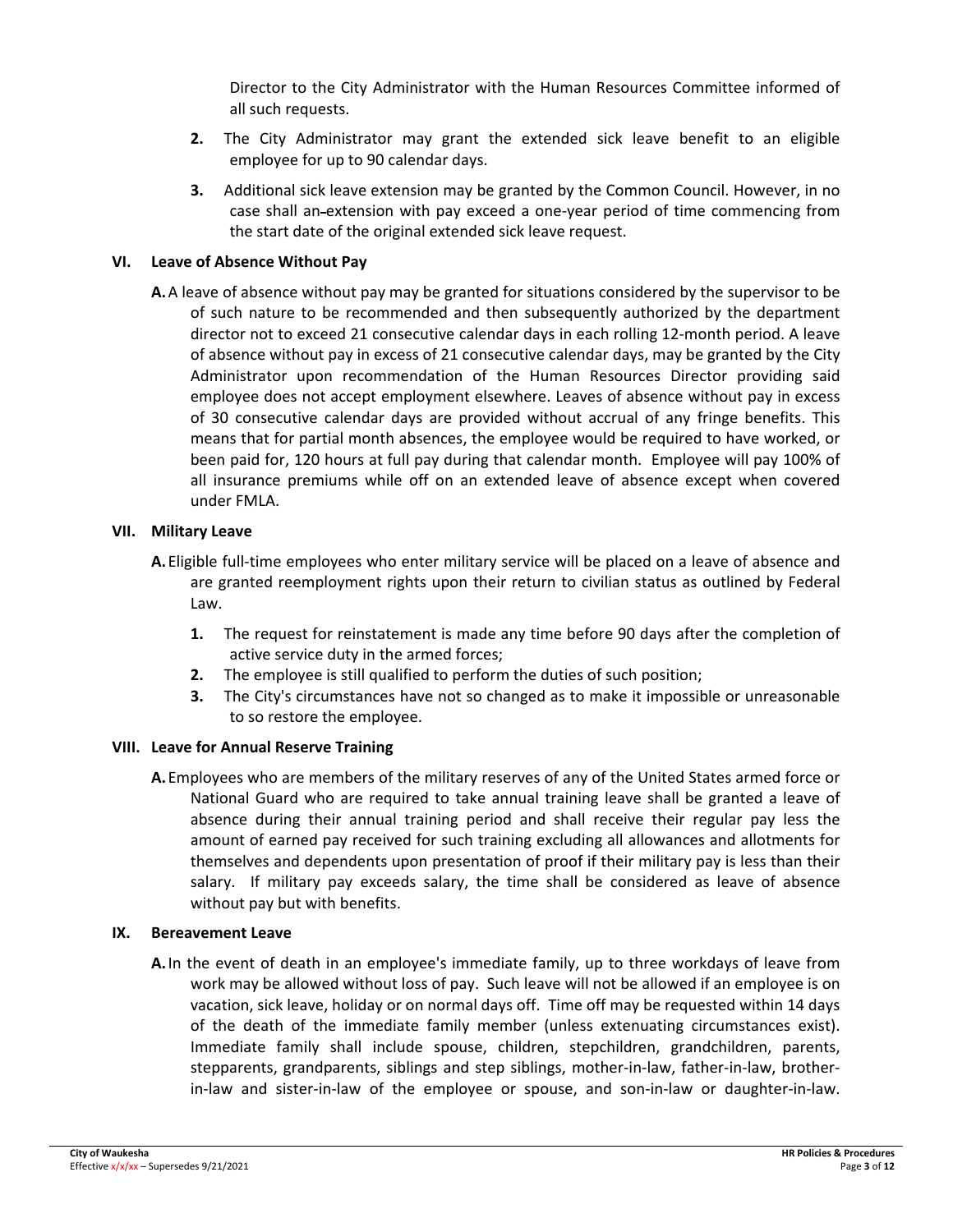Bereavement time is not chargeable to sick leave accrual. The City may require evidence of the employee's relationship to the deceased person.

# **X. Court Leaves**

- **A.**Employees of the City who are required to attend court as a witness in connection with the duties and responsibilities of their job on behalf of the City, or for jury duty during their normal work hours, shall receive full pay equal to their regular work hours for the time they attend court. "Court" shall include any legal or administrative proceeding requiring a subpoena and in conjunction with City employment.
	- **1.** Procedure
		- **(a)** An employee who receives notice of jury duty or witness subpoena must notify their supervisor as soon as possible so that arrangements can be made to cover that position.
		- **(b)** Employees on jury duty or under witness subpoena will present the official court documentation to their supervisor.
	- **2.** Salary Remuneration and Time off
		- **(a)** Employees subpoenaed for jury duty shall be paid their regular rate of pay.
		- **(b)** Employees subpoenaed as a witness shall be paid their regular rate of pay when testifying for a job-related case.
			- **(i)** Employees attending court as a witness on their day off, for a City related case, shall be paid for their time in court, at the appropriate rate of pay, but will not receive an extra day off.
		- **(c)** Employees attending court for only a portion of a regular scheduled workday are expected to report back to their supervisor when excused or released by the court.
		- **(d)** Employees required to attend court while on a scheduled vacation will be allowed to reschedule the time with pay, provided the department needs are met.
		- **(e)** In the event a City authorized holiday occurs during the period of an employee's court duty, he/she shall receive straight time pay as a jurist and double time pay as a witness for the City but will not receive any additional time off.

#### **XI. Family and Medical Leave**

# **A.Eligibility and Coverage**

- **1.** If an employee has worked for the City for a minimum 12-months and 1,250<sup>\*</sup> hours within the previous seven years, the employee is eligible for family and medical leave. All of an employee's time away from work, paid or unpaid, that meets the criteria of Federal Family and Medical Leave Act (FMLA) or Wisconsin Family and Medical Leave Act (WFMLA) will be charged to the benefits available under those Acts, including but not limited to Worker's Compensation or sick leave. (\*WFMLA ‐ 1,000 hours).
- **2.** The City will grant family and medical leaves of absence to eligible employees for the following reasons: the birth of the employee's child, the placement of a child with the employee for adoption or foster care, the serious health condition of an employee's family member, including legal spouse, child or parent, \*\* the employee's own serious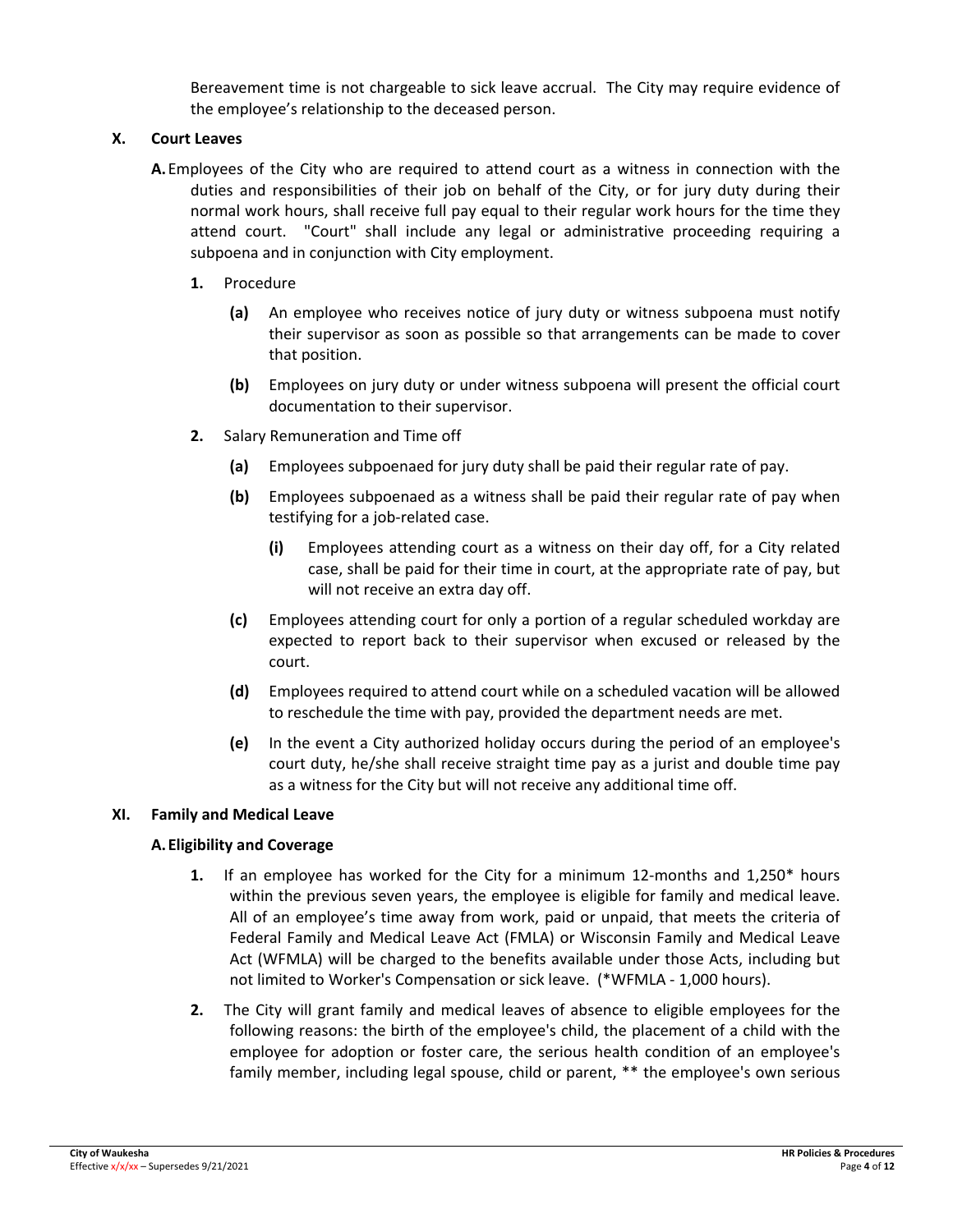health condition and military exigent or caregiver leave. Travel time for the care of a family member will not be included in the Family Medical Leave computation

\*Foster care only covered by WFMLA

\*\*In‐laws covered only by WFMLA

- **B. Sworn Firefighting Personnel** can utilize options/substitutions for qualifying Family Medical Leave Act events as detailed below:
	- **1.** Birth or adoption of a Child six weeks of accrued sick leave (for the first six weeks of leave); the balance (second six weeks of leave) may be a substitution of accrued vacation/work reduction time or holiday pay converted to time;
	- **2.** Serious Health Condition of Employee 12 weeks of accrued sick leave, vacation/work reduction time or holiday pay converted to time; or
	- **3.** Serious Health Condition of Spouse, Child, or Parent of Employee two weeks of accrued sick leave (if leave is consecutive time, the number of workdays in a 2‐calendar week period; if leave is intermittent time, based on 112 hours = 2 weeks).

Leave substitution options for sworn firefighting personnel comply with State and Federal Family Medical Leave requirements as detailed in item XIII, "Background and Other Information".

#### **C. Computation of Available Leave**

- **1.** FMLA grants eligible employees up to 12‐weeks leave in a 12‐month period.
- **2.** The City has established that leave under FMLA will be computed on a rolling 12‐month period\*. This means that on the date of a "qualifying event" (i.e., birth, adoption, serious medical condition), the City will look back 12-months into the employee's record to determine how much leave has been utilized and determine how much is still available to the employee. The employee will then be notified of how much leave remains available to them. (\*WFMLA ‐ calendar year basis.)
- **3.** If the employee's request for leave meets the requirements for family and medical leave, as outlined in this policy, and the employee has not used up the number of weeks of leave to which the employee is entitled, the employee's request for leave will be approved.
- **4.** Where the employee and the employee's spouse are employed by the City, they are entitled to total combined leave of up to 12‐weeks for the birth, adoption or placement of a child for foster care or to care for a sick parent.

#### **D.Intermittent and Reduced Leave**

**1.** Leave for serious health conditions may be taken intermittently or on a reduced leave schedule when that type of scheduling is medically necessary. If the employee requests intermittent leave or leave on a reduced schedule, the City may require that the employee transfer to a temporary alternative position for which the employee is qualified and that better accommodates the intermittent or reduced hour leave than the employee's regular job assignment. The temporary position will have pay and benefits equivalent to the employee's regular work assignment. The City will decide, on a case‐by‐case basis, whether or not intermittent or reduced scheduled leave will hinder or be a help to the schedule of the requesting employee's department.

#### **E. Status While on Leave**

**1.** Family and Medical leave is unpaid leave.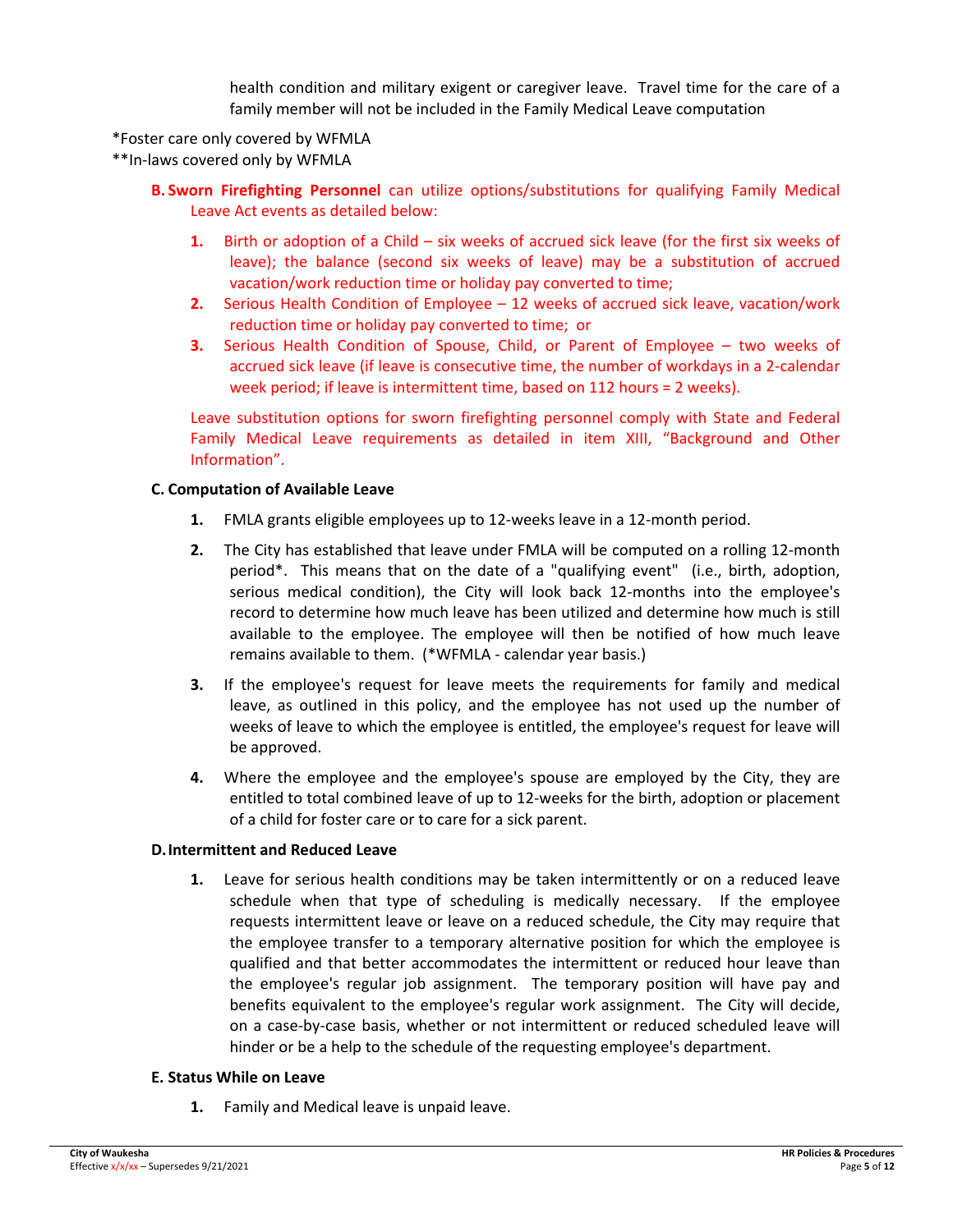#### **F. Substitution**

- **1.** Eligible employees may choose to substitute accrued paid leave sick leave**,** vacation, or compensatory time for statutory family leave. Even if the employee does not elect to substitute paid accrued leave during family leave, the City may require its use. No unpaid leave will be granted if paid accrual balances are available.
- **2.** Substitution of paid accrued leave during family and medical leave does not extend the length of the leave allowance. Rather it takes the place of unpaid leave. For example, if the City provides an employee four weeks of paid vacation in substitution of unpaid family leave, and the federal or state law provides twelve weeks total, the employee will have a maximum allowance of twelve weeks of leave -- 4 paid and 8 unpaid -- not sixteen weeks of leave. WFMLA does allow use of unpaid leave (six weeks).
- **3.** The fact that the employee may choose to substitute paid accrued leave or that the City may require the employee to use paid accrued leave does not mean that the City is required to provide paid leave that it otherwise would not have provided.

#### **G.Advanced Notification**

- **1.** In order for the City to prepare for an employee's absence during a leave for the birth or adoption of a child, the City requires the employee give advance notice, in a reasonable and practicable manner, of the expected birth or adoption.
- **2.** For medical leave due to planned medical treatment or supervision of a child, spouse, or parent, or the employee, the employee shall make a reasonable effort to schedule the medical treatment or supervision so as not to unduly disrupt the affected department's operations.
- **3.** Employees will submit requests for WFMLA or FMLA on the authorized City form "Request for Family or Medical Leave" in accordance with the time guidelines of the acts. The form will be hand delivered by the employee to the department director or immediate supervisor. The form will then be date stamped received by the supervisor and expeditiously forwarded with a recommendation to the Human Resources Director for final disposition.
- **4.** If, due to an emergency or unforeseen circumstance, the employee is unable to provide notice in accordance with the guidelines of the acts before taking leave, notice as soon as possible and practical is acceptable, but no later than 14 calendar days after the event.

# **H.Medical Certification**

- **1.** When requesting leave for the serious health condition of a family member or for the employee's own serious health condition, the City requires the employee provide advance written certification issued by the attending health care provider of the need for leave, except in a medical emergency situation. Certification will be presented to the department director or immediate supervisor along with the required Family Medical Leave Request form. Both forms will be immediately forwarded to the Human Resources Director or designee.
- **2.** Medical certification forms will be completed (legibly) by the health care provider and include the date the serious health condition commenced, its probable duration and all appropriate medical facts. When leave is requested to care for a family member, the certification will also state that the employee is needed to care for the ill family member and an estimate of the time necessary to do so.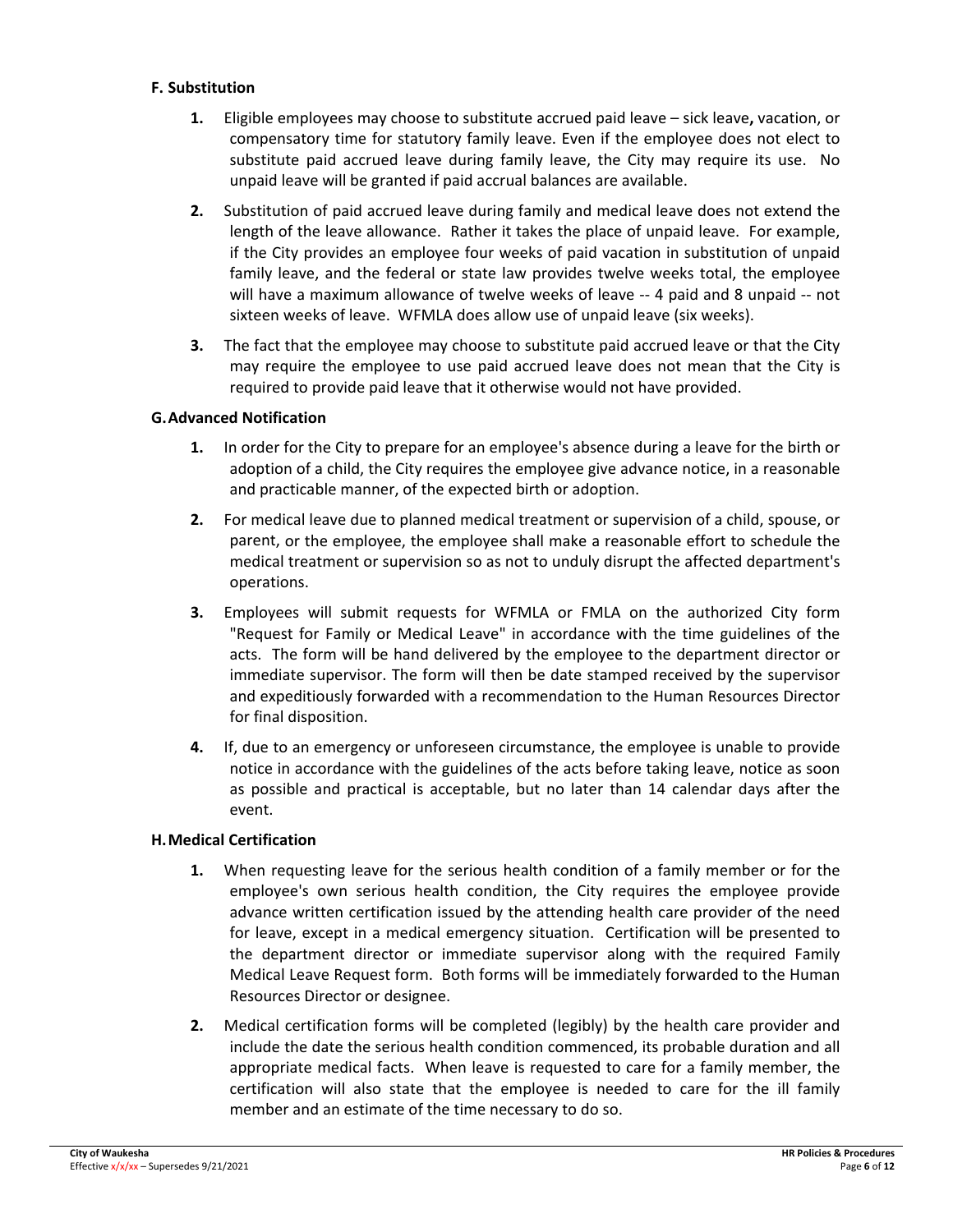- **3.** When intermittent or reduced schedule leave is requested for planned medical treatment, the City will require the certification to include the dates and duration of the treatment. As well as a statement the intermittent or reduced leave schedule is medically necessary for the employee or to the care of the family member.
- **4.** If the City finds reason to doubt the validity of the certification, it may require, at its own expense, a second medical opinion from a health care provider designated or approved by the City. Should the second opinion differ from the original certification provided by the employee, the City, again at its own expense, may require the employee obtain a third opinion. The opinion of the third health care provider, designated and approved by both parties, is final and binding.
- **5.** The City requires re-certification of the continued need for leave every 30 days while the employee is still taking such leave.

# **I. Reinstatement**

- **1.** While on family and medical leave, the employee's benefits, including health care coverage, will be continued as if the employee were not on leave.
- **2.** Contributions ordinarily made by the employee through payroll deduction must be continued during the period of leave. The employee's total contribution amount due for that period must be paid by mail or in person on or before each regularly scheduled payday. Should payment cease, such benefits will be suspended until payment is resumed or the employee returns to work.
- **3.** At the end of family and medical leave, the employee will be returned to the position the employee held when leave began or will be given an equivalent position with like employment benefits, pay, and other terms and conditions of employment. No benefits that accrued prior to taking leave will be lost. In addition, the employee is not entitled to any right, benefit, or position of employment other than a right, benefit or position of employment that the employee would have been entitled to if the employee were not on leave.

# **J. Return to Work**

- **1.** Employees must report their status and their intention to return to work at least two weeks prior to the date they intend to return to work. In addition, recertification of the medical need for leave may be required.
- **2.** Should an employee be ready to return to work from family and medical leave before the scheduled return to work date, the employee is to notify the City as soon as possible to request reinstatement. The City will attempt to accommodate all requests for early reinstatement.
- **3.** If family and medical leave is taken because of the employee's own serious health condition, the employee is required to provide certification prior to returning from leave that they are able to resume work.
- **4.** Should an employee fail to return to work at the expiration of family and medical leave, the City will assume that the employee has voluntarily resigned their position and will require the repayment of group benefit insurance premiums paid by the City on the employee's behalf during the leave period. Reimbursement will not be required if the employee does not return from leave because of the continuance, reoccurrence, or onset of a serious health condition that prevents their performing their job or because of other documented circumstances that are beyond their control.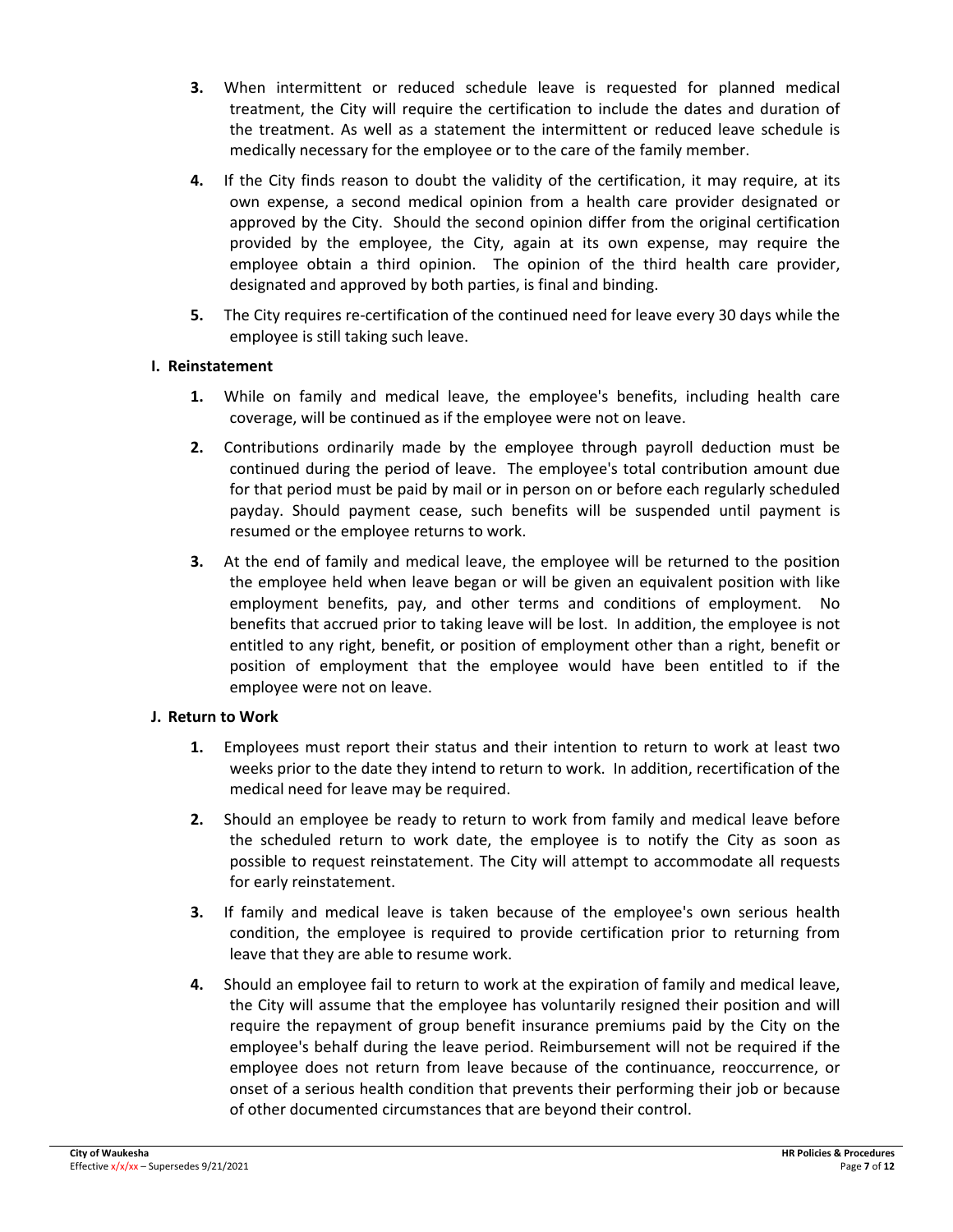**5.** The City requires written medical certification that the employee cannot return to work because of the employee's own illness or the illness of a family member that the employee is needed to care for.

#### **K. Notices and Records**

- **1.** Copies of this policy will be posted in all City departments. Should the employee need more information, they may contact the Human Resources Department at extension 3745 or visit the Human Resources Department at City Hall.
- **2.** The Human Resources Department will keep all records regarding family medical leave requests and application of the leave for three years.

#### **XII. Unpaid Voluntary Leave**

- **A.**Unpaid voluntary leave is time off, initiated by the employee, without pay. Employees, except those employees in a probationary status, may request unpaid voluntary time off in increments of four or more hours up to a maximum of 80 hours per calendar year. Additional unpaid voluntary leave may be approved by the City Administrator. Such time shall be coded as "unpaid voluntary leave" within the time and attendance system.
- **B.** An employee requesting unpaid voluntary leave shall state their intention in writing on a form provided by the Human Resources Office. Completed forms requesting voluntary leave shall be submitted to the Department Head who will forward a copy of the request, if approved, to the Human Resources Office. Any changes to the approved voluntary leave must be resubmitted under the same procedure.
- **C.** Requests for unpaid voluntary leave will be reviewed on a case‐by‐case basis considering the operational needs of the Department. Approval of a request for voluntary leave is entirely at the discretion of the Department Head and the Human Resources Director unless otherwise specified by the terms of any applicable labor agreement. Unpaid voluntary leave may be cancelled by the Department Head in the case of emergency or special circumstances. All reasonable attempts to honor approved requests shall be made by the Department.
- **D.**Conversely, once the time off has been approved by the Department Head and the Human Resources Director or designee, the employee shall not request to cancel the approved leave unless the Department Head approves.
- **E.** Unpaid voluntary leaves shall not supersede requests for paid time off where such requests for paid time off are made seven or more calendar days in advance of the requested day(s) off. Any conflicts for unpaid voluntary leave shall be resolved on the basis of seniority.
- **F.** No request for unpaid voluntary leave will be granted when the approval of such request would result in overtime for any other employee.
- **G.**It is not necessary for employees to exhaust earned vacation or compensatory time prior to requesting unpaid voluntary leave. Employees may not utilize unpaid voluntary leave in lieu of sick leave.
- **H.**Unpaid voluntary leave shall not be considered an entitlement, nor will this policy constitute a change to conflicting terms and conditions of employment set forth in any labor agreement or human resources policy.
- **I.** Accrual of City benefits will not be affected by any unpaid voluntary leave approved pursuant to this policy provided the employee meets all of the applicable eligibility requirements associated with the particular benefit. If a holiday occurs during any unpaid voluntary leave, the employee shall be compensated for the holiday as if the employee had worked the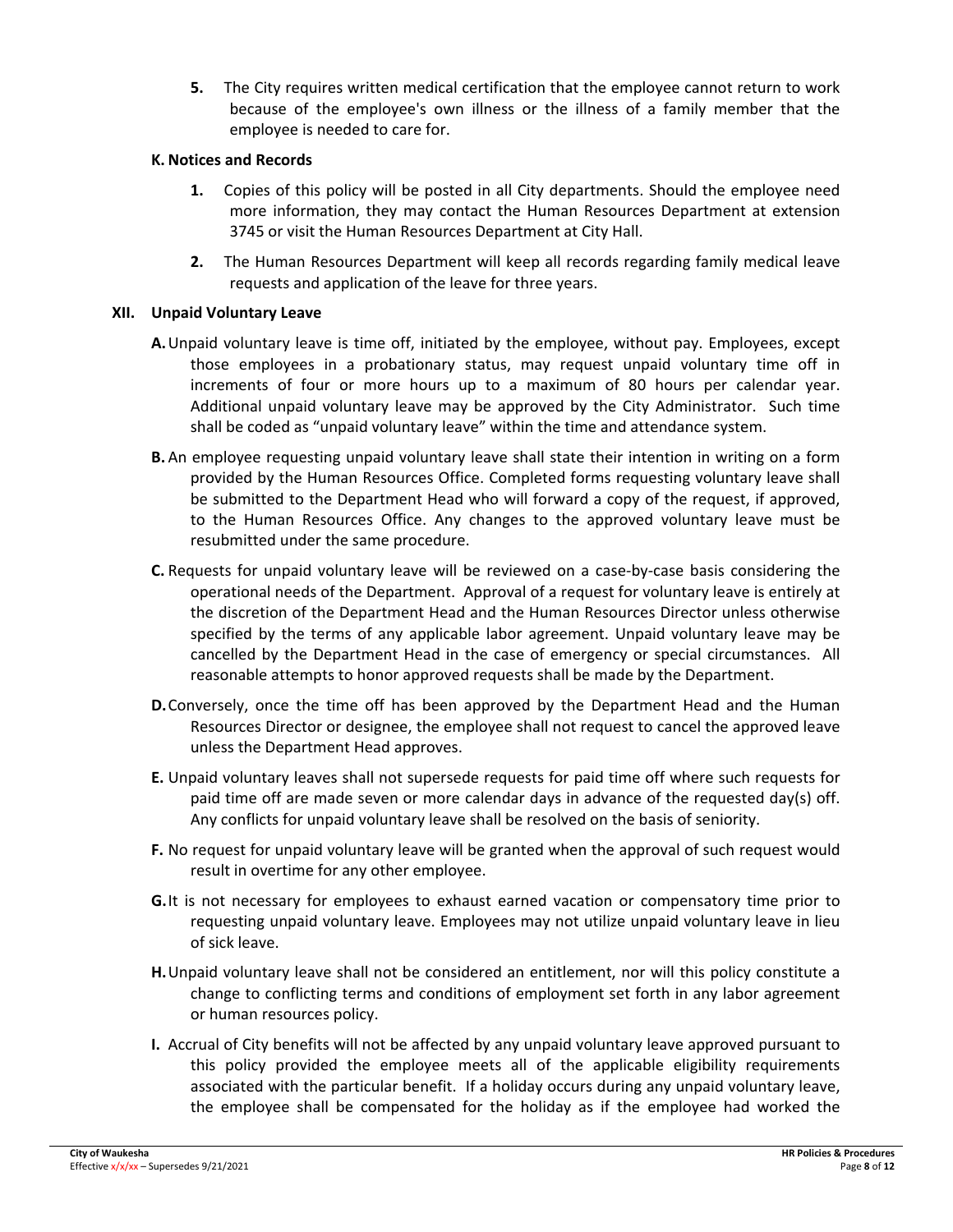scheduled shifts prior to and after the holiday. Neither an employee's seniority nor length of service shall be affected by any unpaid voluntary leave approved pursuant to this policy. The employee cannot substitute paid leave for unpaid voluntary leave.

- **1.** Procedure
	- **(a)** Employee completes, signs and dates Unpaid Voluntary Leave request form and submits it to the Department Head.
	- **(b)** Department Head approves or denies the request, signs and dates the form, and transmits a copy of the request form to the Human Resources Director or designee.
	- **(c)** The Human Resources Director or designee approves or denies the request, signs and dates the form, and returns a copy to the employee and the Department Head. A copy of the request shall be filed in the employee's personnel file in the Human Resources office.

Grievances under this policy shall be limited to seniority conflicts and the issue of conflicts between requests for unpaid leave and paid time off.

# **XIII. Background and Other Information**

**A.**The following is an outline of the Wisconsin Family Medical Leave Act (WFMLA) and the Federal Family Medical Leave Act of 1993 (FMLA). Wisconsin employees are entitled to leave under both acts. The differences are noted. Because state and federal leave benefits are concurrent, leave under state law will be utilized first.

#### **1. Eligibility Requirements**

- **(a) WFMLA** ‐ employee must have worked for the same employer 52 consecutive weeks and have 1000 hours of work during the previous 52‐weeks. (Includes non‐ work hours such as vacation and sick.);
- **(b) FMLA** ‐ employee must have worked for the same employer for 12‐months and 1,250‐hours during the previous seven years from the date the leave commences. Does not count paid time off.

# **2. Provisions**

**(a)** The Wisconsin Family and Medical Leave Law 103.10 Wis. Stats. and The Family and Medical Leave Act of 1993 provides eligible employees the opportunity to take time away from work for the birth or adoption of a child and to care for themselves, a spouse, child or parent with a serious medical condition. Eligible employees are covered under both the State and Federal laws. The leaves run concurrently for a total of 12‐weeks for any single statutory purpose.

Example: When an employee takes twelve weeks in connection with the birth or adoption of a child, the first six weeks count against the employees leave entitlement under the Wisconsin law and the second six weeks apply to the federal leave law.

# **3. Leave Entitlement**

**(a)** The Wisconsin Family and Medical Leave Law provides six weeks for a birth or adoption and two weeks for a serious medical condition of the employee and two weeks for a serious medical condition of a spouse, child or parent per calendar year.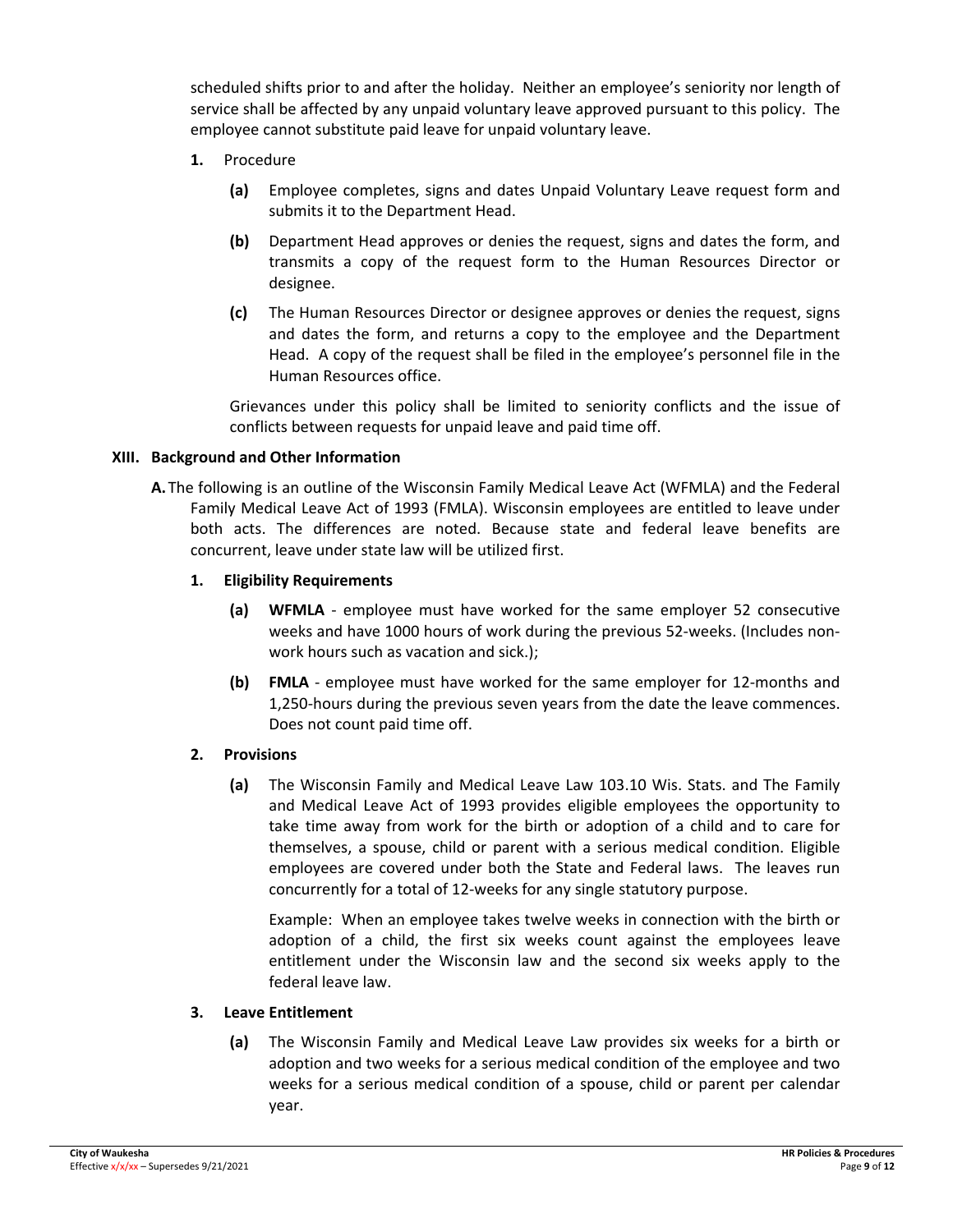- **(b)** The Family and Medical Leave Act of 1993 provides twelve weeks per twelve month period that is to be determined by the employer and up to 26 weeks for an eligible employee who is the spouse, son, daughter, parent or next of kin of a covered military service member who is recovering from a serious illness or injury sustained in the line of active duty or up to 12 weeks of leave because of any qualifying exigency arising out of the fact that the spouse, son, daughter or parent of the employee is on active duty, or has been notified of an impending call to active duty status, in support of a contingency operation.
- **(c)** Under FMLA spouses of the same employer are limited to a combined total of twelve weeks for the birth or adoption of a child or care of a sick parent during any 12‐month period.
- **(d)** The leaves run concurrently when the statutes provide for the same type of leave.

# **4. Intermittent and Reduced Scheduled Leave**

- **(a)** Under WFMLA, the employee is entitled to reduced schedule or intermittent leave.
- **(b)** Under FMLA, for the purpose of birth or adoption, the employer must agree to an intermittent and reduced schedule leave arrangement. In connection with the employees own serious health condition or that of a child, spouse or parent, intermittent or reduced schedule leave is available.

# **5. Timing of Leave**

- **(a)** WFMLA requires that leave associated with birth or adoption must commence within 16- weeks before the birth or placement or after the birth or placement and be completed within that 32‐week period.
- **(b)** FMLA allows leave to commence before the birth if circumstances require or before the placement of a child for adoption or foster care if absence from work is required for the placement to proceed.
- **(c)** WFMLA requires that the last non‐continuous increment of leave begin no later than 16‐weeks before or after the birth or adoption and be completed within that 32‐week period.
- **(d)** FMLA must be concluded one year from the commencement of leave.

# **6. Notification**

- **(a)** Under WFMLA, planned leave notification must be in a "reasonable and practicable manner". The law requires that for birth or adoption, the employee must provide at least as much notice as the shortest notice the employer requires for "any other nonemergency or nonmedical leave." For medical reasons, the employee must notify the employer with "reasonable promptness" after the employee learns of the necessity of the leave and must identify the planned dates of the leave.
- **(b)** If the family or medical leave is foreseeable under FMLA the employee must give at least 30 days' notice. If the situation requires the leave begin in fewer than 30 days, the employee shall request leave within one or two business days.

# **7. Medical Certification**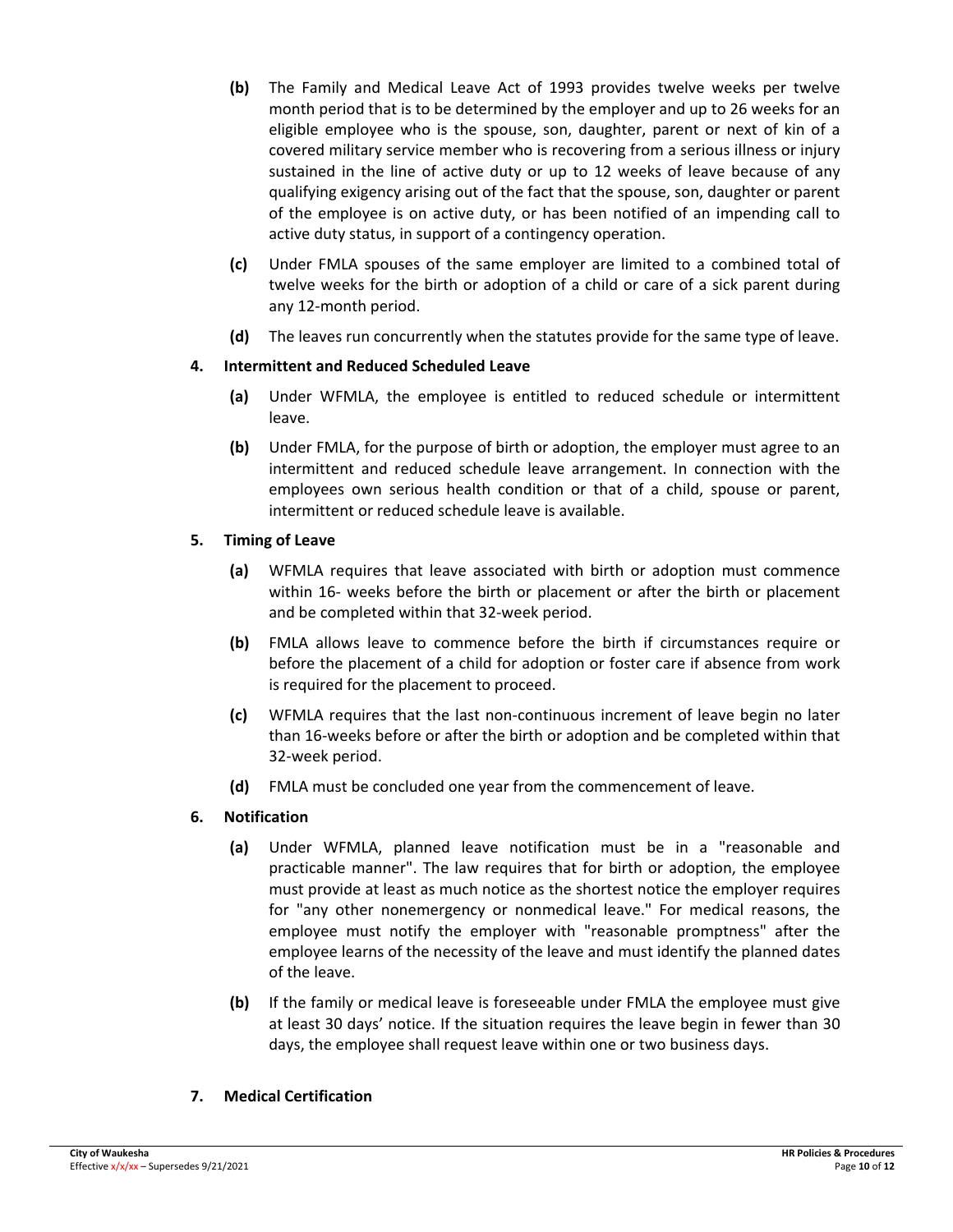- **(a)** A Serious Health Condition is a disabling physical or mental illness, injury, impairment or condition which involves inpatient or outpatient care requiring continuing treatment or supervision by a health care provider.
- **(b)** Under both statutes, an employer may require an employee to provide medical certification concerning the employee's own serious health condition, or that of a child, spouse, or parent. Both statutes state that the certification should set forth the date the serious health condition commenced, its probable duration, and the appropriate medical facts regarding the condition. In the case of medical leave, it should also state that the employee is unable to perform the functions of their job.
- **(c)** FMLA also allows the employer to require certification that the employee is needed to care for a seriously ill child, spouse or parent, and that there is an estimate of the amount of time needed for such care. When intermittent or reduced schedule leave is requested an employer may require the certification include the dates and duration of the treatment. Also, the employer may require that the medical provider certify that intermittent or reduced schedule leave is medically necessary.
- **(d)** FMLA expressly allows an employer to require employees to provide certification that they are able to resume work. It also expressly allows employers to require employees on leave to report periodically concerning their status and intention to return to work.
- **(e)** Under FMLA, re‐certification is allowed generally not more than every 30 days.

# **8. Second Opinion of Illness**

- **(a)** Both WFMLA and FMLA allow an employer to obtain a second medical opinion from a healthcare provider chosen and paid for by the employer.
	- **(i)** Under the WFMLA, Department of Industry, Labor & Human Relations (DILHR) may appoint a third healthcare provider but only at the administrative proceeding stage. The employer and employee share the cost.
	- **(ii)** FMLA permits a third opinion by a healthcare provider both the employer and employee agree upon. The third opinion is considered binding.

# **9. Substitution of Paid Leave**

- **(a)** WFMLA allows employees to substitute other paid or unpaid leave for statutory leave.
- **(b)** FMLA allows an employee to elect, or an employer to require, substitution of accrued paid leave for statutory leave.
- **(c)** The type of leave determines which leave may be substituted. For the birth or adoption or placement of the child for foster care, employees may substitute vacation or personal leave. For the care of a family member with a serious health condition, an employee may substitute vacation, personal, or sick leave. For the employee's own serious health condition, vacation or sick leave may be substituted.